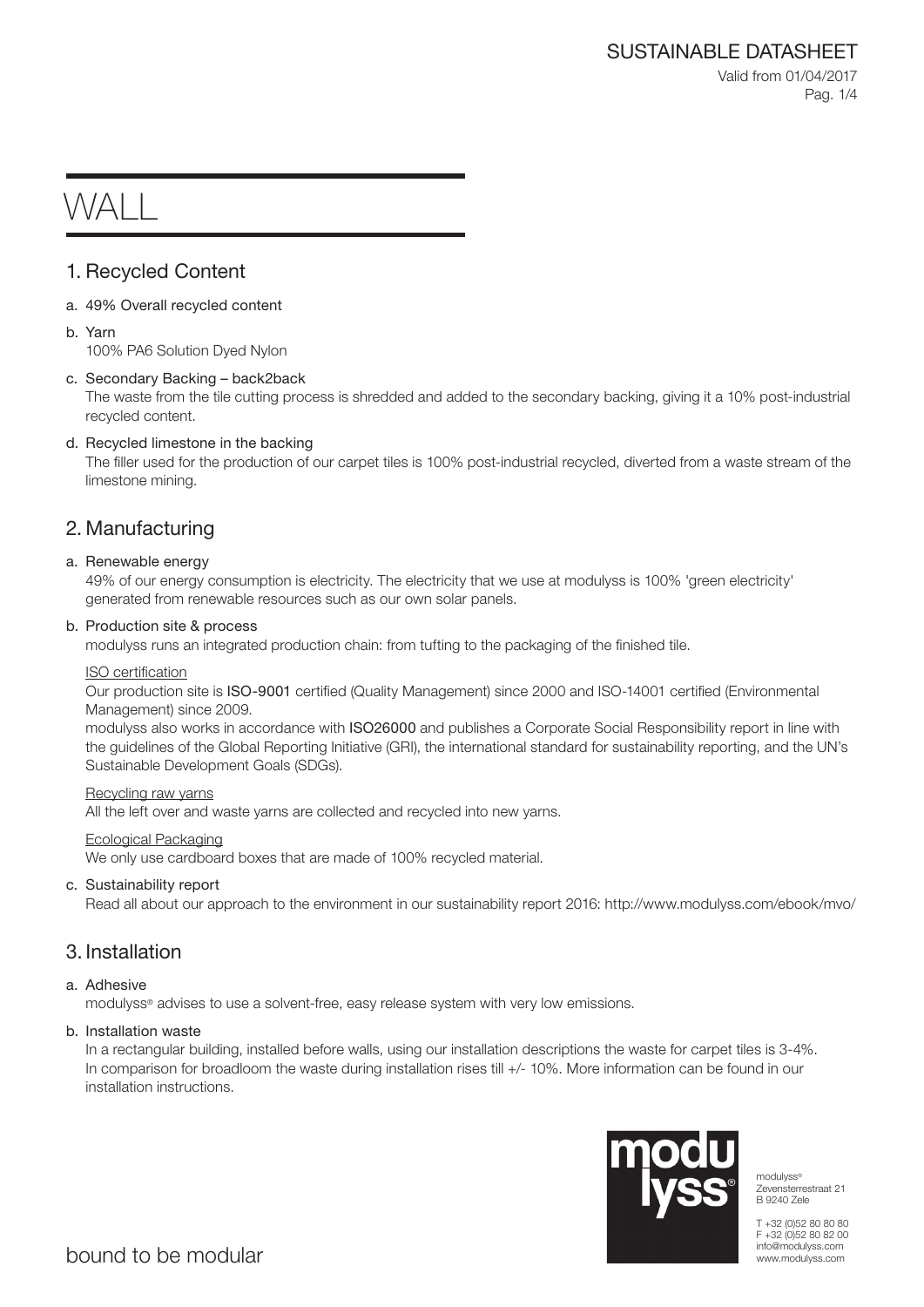# SUSTAINABLE DATASHEET

| 4. End of Life |  |
|----------------|--|
|                |  |

product: Wall Pag. 2/4

# a. Re-use

At the end of life, after cleaning, carpet tiles can be re-used in non-critical areas, to extend the product life.

b. Recycling

Carpet tiles can be used as raw material for the backing of new carpet tiles in our back2back program.

c. CARE

Partnership modulyss®/Vanheede Environment Group in which carpet tiles are converted into secondary fuel to reduce  $\mathrm{CO}_2$  emissions significantly. The minerals are extracted from the carpet tiles and recycled into raw material for the cement production industry, which results in  $\pm$  50% recycling of our carpet tiles.

# 5. Voc's & Chemical Substances

This product fulfills the testing criteria for emissions of:

- a. DIBT (DE) Deutsche Institute für BauTechnik TVOC28<1,0 mg/m³ This product is DIBT-certified, Abz-nummer Z-156.601-604.
- b. CRI (US and international) Carpet & Rug Institute Compliant to the requirements of Green Label Plus, GLP 1100 (see LEED®, point 6.b)
- c. GUT (DE)

Gemeinschaft Umwelfreundlicher Teppichboden

TVOC28<100 μg/m³

This product meets the GUT-criteria, GUT-license number E9CA5391. These criteria include VOC tresholds, odour and chemical substances.

d. REACH (EU)

modulyss® complies with the strict European REACH standards.

e. Sundahus (SE)

SundaHus Miljödata is a system of health and environmental assessment of products in the construction and real estatebusinesses. The core of the system is a database of substances, materials and products. B-rating.

# 6. Environmental Product Declaration (EPD)

An EPD is a standardized way to provide information on the environmental impact of a product during the entire life. They include information on the environmental impact of raw material extraction and production, energy use and efficiency, content of materials and chemical substances, emissions to air, soil and water and waste generation. A product-specific EPD in accordance with the ISO14025 and EN15804, is available for this product. The EPD-declaration-number is EPD-MOD-20170077-CBC1-EN.



modulyss® Zevensterrestraat 21 B 9240 Zele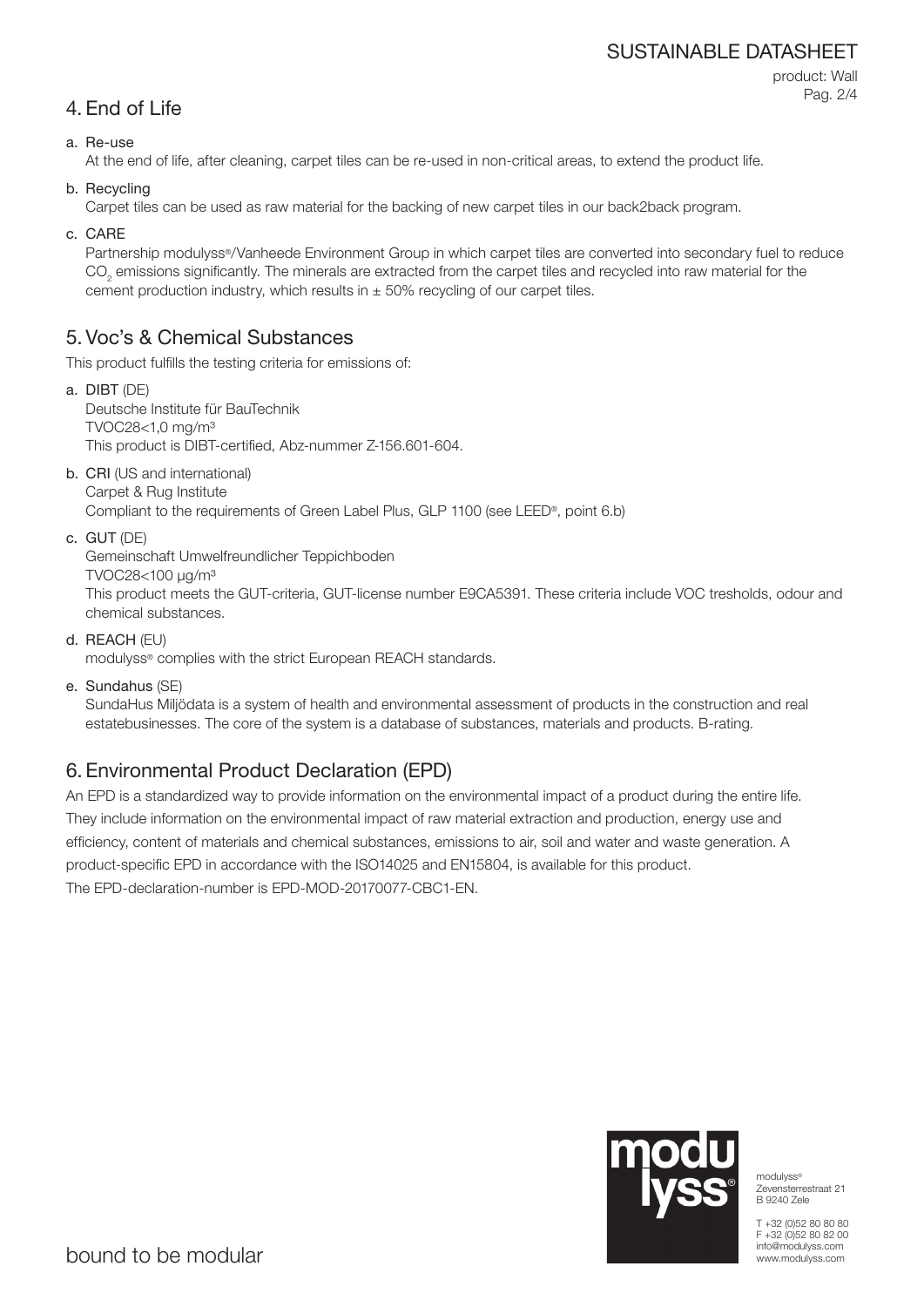# 7. Compliance to Green Building Certifications

product: Wall Pag. 3/4

# a. BRE Global (UK)

Building Research Establishment This product can contribute towards credits in:

# Hea 02 – Indoor Air Quality

To recognise and encourage a healthy internal environment through the specification and installation of appropriate ventilation, equipment and finishes.

- Use of a low-emission adhesive on installation (BN EN 13999-1:2007) can contribute to this credit.
- modulyss® carpet tiles meet the requirements of EN14041, including E1 classification for formaldehyde emissions, and can contribute to the credit for a healthy indoor air quality.

# Hea 05 – Acoustic performance

To ensure the buildings' acoustic performance including sound insulation meet the appropriate standards for its purpose. This product is highly sound-absorbent. It reduces contact noise by 25 decibels (ΔL<sub>w</sub> - ISO 10140) and has an absorption coefficient of 0.15 (ISO 354).

# MAT 1 – Life Cycle Impact

# BREEAM Rating Offices

## Certificate ENP 428 at, A rating - Eco Point score 0,315

To recognise and encourage the use of construction materials with a low environmental impact (including embodied carbon) over the full life cycle of the building. For more information on the Green Guide to Specification visit www.bre. co.uk/greenguide or www.greenbooklive.com

## MAT 5 – Designing for Robustness

To recognise and encourage adequate protection of exposed elements of the building and landscape, therefore minimising the frequency of replacement and maximising materials optimisation. This product satisfies the requirements of EN1307 classification, class 33 - LC1 for intensive use in a contract environment.

# WST 01 – Construction Waste Management

To promote resource efficiency via the effective management and reduction of construction waste. This product can contribute to waste reduction on site. See item 3, installation, for more details. Concerns cutting waste on installation of carpet tiles.

## b. LEED (US and international)

Leadership in Energy and Environmental Design modulyss products can contribute to the following LEED v4 credits:

- MR credit: Interiors Life-Cycle Impact Reduction
- MR credit: Building product disclosure and optimization Environmental Product Declarations

MR credit: Building product disclosure and optimization - Sourcing of raw materials MR4 Post-Industrial recycled content: 49% MR4 Post-Consumer recycled content: 0%

- MR credit: Construction and demolition waste management
- EQ credit: Low emitting materials
- EQ credit: Indoor air quality assesment
- EQ credit: Acoustic performance.

Products are not reviewed under LEED, LEED credit requirements cover the performance of materials in aggregate, not the performance of individual products of brands. For more information on LEED, visit www.usgbc.org/contact

c. HQE (FR)

## Haute Qualité Environnementale

In 2005 modulyss® was awarded the HQE certificate by FDES in accordance with NF P01 010. This product can contribute to seven of the 13 HQE targets as follows:



modulyss<sup>®</sup> Zevensterrestraat 21 B 9240 Zele